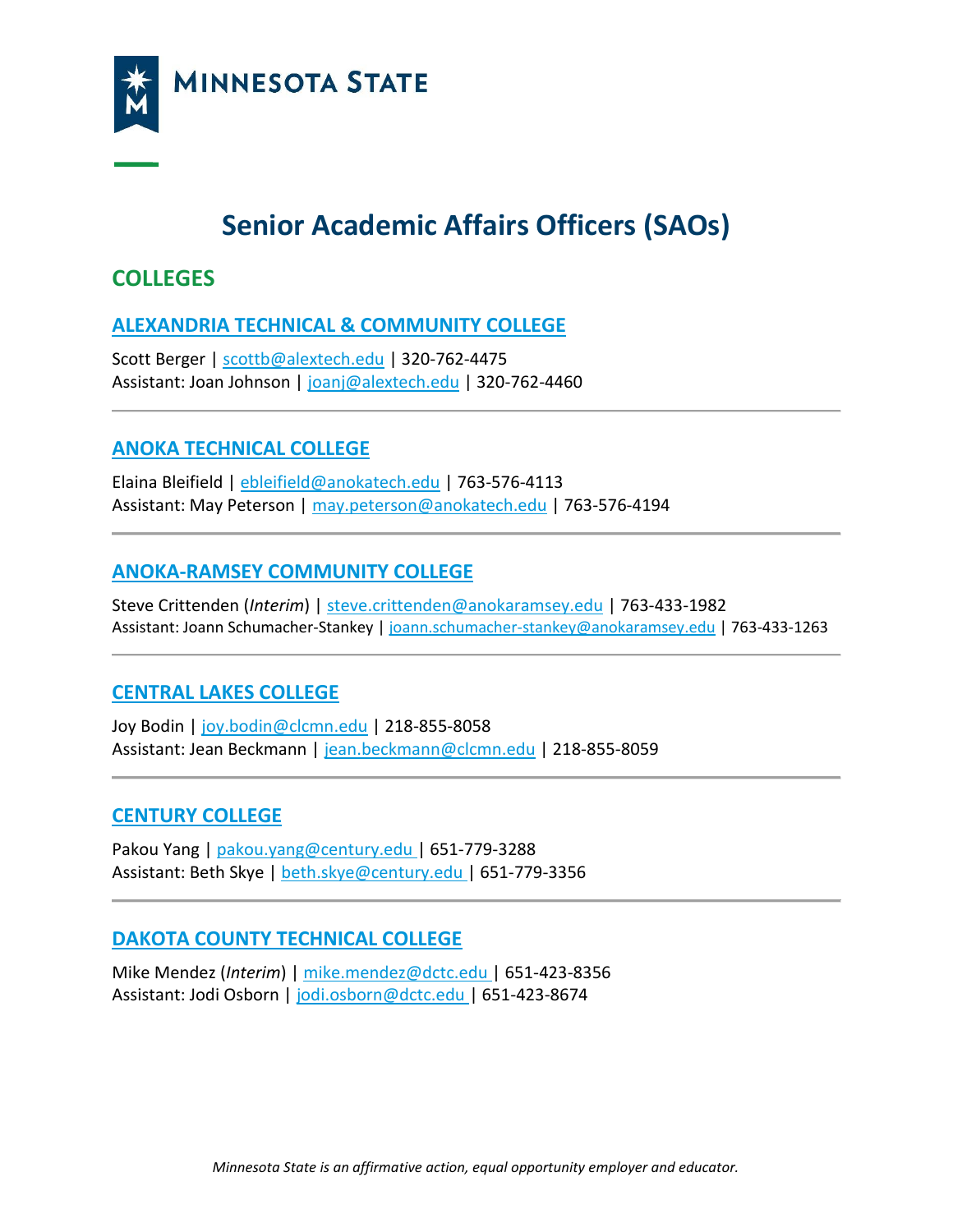## **[FOND DU LAC TRIBAL & COMMUNITY COLLEGE](https://fdltcc.edu/)**

Anna Fellegy | [afellegy@fdltcc.edu](mailto:afellegy@fdltcc.edu) | 218-879-0878 Assistant: Kari Anderson | [kanderson@fdltcc.edu](mailto:kanderson@fdltcc.edu) | 218-879-0700

#### **[HENNEPIN TECHNICAL COLLEGE](https://www.hennepintech.edu/)**

Leanne Rogstad | [leanne.rogstad@hennepintech.edu](mailto:leanne.rogstad@hennepintech.edu) | 763-488-2465 Assistant: Chelsey Dively | [chelsey.dively@hennepintech.edu |](mailto:chelsey.dively@hennepintech.edu) 763-488-2411

#### **[INVER HILLS COMMUNITY COLLEGE](https://www.inverhills.edu/)**

Derrick Lindstrom (*Interim*) | [derrick.lindstrom@inverhills.edu](mailto:derrick.lindstrom@inverhills.edu) | 651-450-3618 Assistant: JT Bealka | [jbealka@inverhills.edu](mailto:jbealka@inverhills.edu) | 651-450-3386

### **[LAKE SUPERIOR COLLEGE](https://www.lsc.edu/)**

Linda Kingston | [linda.kingston@lsc.edu](mailto:linda.kingston@lsc.edu) | 218-733-7637 Assistant: Adoness Turner | [adoness.turner@lsc.edu |](mailto:adoness.turner@lsc.edu) 218-733-7744 Assistant: Peggy Gustofson | [peggy.gustofson@lsc.edu](mailto:peggy.gustofson@lsc.edu) | 218-733-5999

#### **[MINNEAPOLIS COLLEGE](https://minneapolis.edu/)**

Gail O'Kane | [gail.okane@minneapolis.edu|](mailto:gail.okane@minneapolis.edu) 612-659-6299 Assistant: Christine (Chris) Pedersen | [christine.pedersen@minneapolis.edu](mailto:christine.pedersen@minneapolis.edu) | 612-659-6864

# **[MINNESOTA STATE COLLEGE SOUTHEAST](https://www.southeastmn.edu/index.aspx)**

Chad Dull [| chad.dull@southeastmn.edu](mailto:chad.dull@southeastmn.edu) | 507-453-1443 Assistant: Amy Drazkowski | [amy.drazkowski@southeastmn.edu](mailto:amy.drazkowski@southeastmn.edu) | 507-453-1479

### **[MINNESOTA STATE COMMUNITY AND TECHNICAL COLLEGE](https://www.minnesota.edu/)**

John Maduko | [john.maduko@minnesota.edu](mailto:john.maduko@minnesota.edu) | 218-299-6504 Assistant: Marcia Goodyear | [marcia.goodyear@minnesota.edu](mailto:marcia.goodyear@minnesota.edu) | 218-299-6503

# **[MINNESOTA WEST COMMUNITY & TECHNICAL COLLEGE](https://www.mnwest.edu/)**

Jeff D. Williamson | [jeff.williamson@mnwest.edu](mailto:jeff.williamson@mnwest.edu) | 507-372-3408 Assistant: Paula Paplow | [paula.paplow@mnwest.edu](mailto:paula.paplow@mnwest.edu) | 507-372-3406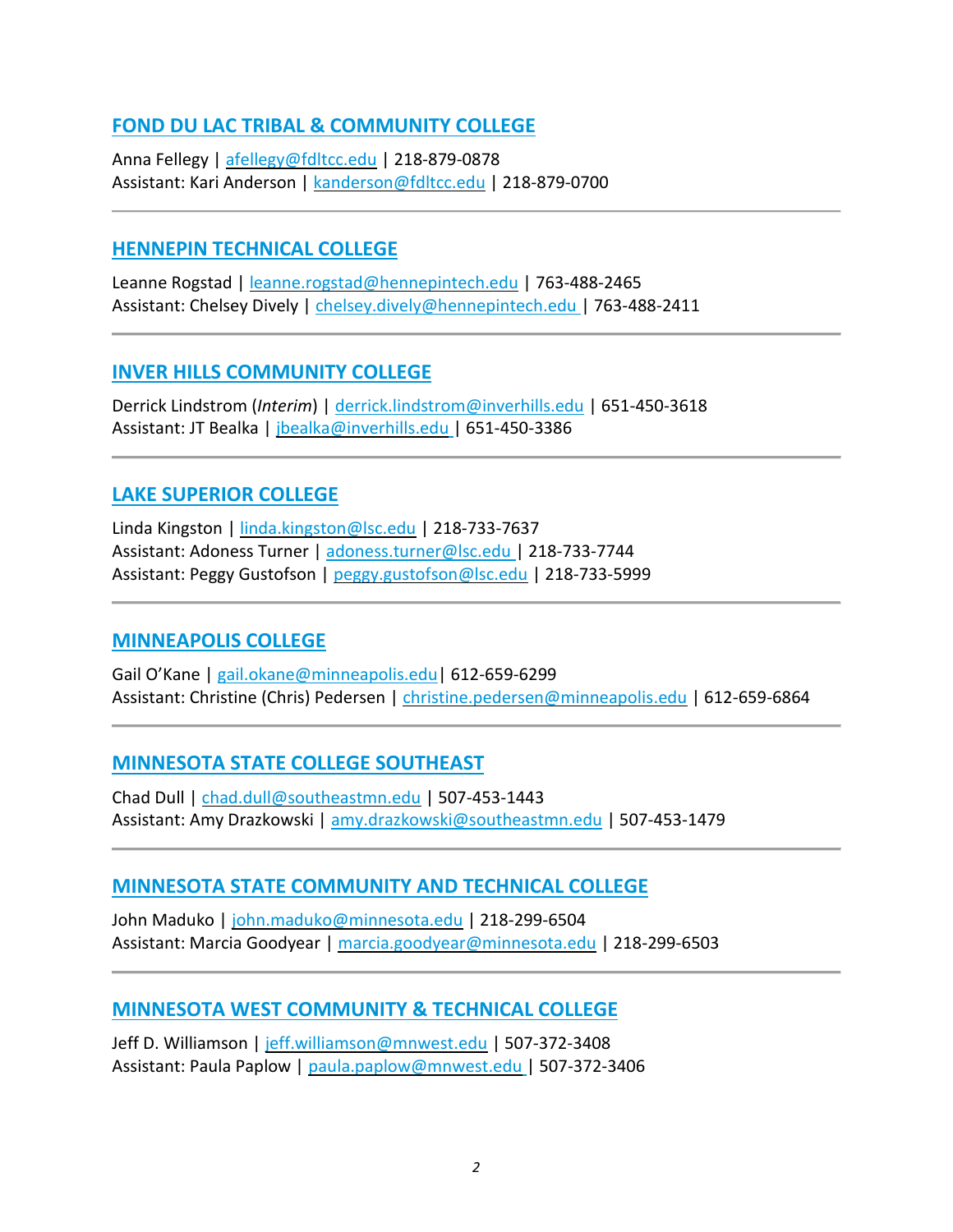## **[NORTH EAST HIGHER EDUCATION DISTRICT](https://www.nhed.edu/)**

Michael J. Raich | [michael.raich@nhed.edu](mailto:michael.raich@nhed.edu) | 218-312-1510 Assistant: Elise Lind | [elind@nhed.edu](mailto:elind@nhed.edu) | 218-312-1512

## **[HIBBING COMMUNITY COLLEGE](https://hibbing.edu/)**

Aaron Reini (*Interim*) | [aaronreini@hibbing.edu](mailto:aaronreini@hibbing.edu) | 218-262-7362 Assistant (*Interim*): Elise Lind | [elind@nhed.edu](mailto:elind@nhed.edu) | 218-312-1512

### **[ITASCA COMMUNITY COLLEGE](https://www.itascacc.edu/)**

Bart Johnson | [bart.johnson@itascacc.edu](mailto:bart.johnson@itascacc.edu) | 218-322-2388 Assistant (*Interim*): Elise Lind | [elind@nhed.edu](mailto:elind@nhed.edu) | 218-312-1512

### **[MESABI RANGE COLLEGE](https://www.mesabirange.edu/)**

(Virginia Campus) Jodi Pontinen (Operation Manager) | [j.pontinen@mesabirange.edu |](mailto:j.pontinen@mesabirange.edu) 218-749-7753 Assistant: Mary Gorman | [m.gorman@mesabirange.edu](mailto:m.gorman@mesabirange.edu) | 218-749-7768

(Eveleth Campus) Jessalyn Sabin (Operation Manager) | [jessalynsabin@hibbing.edu](mailto:roxanne.kelly@rainyriver.edu) | 218-262-6722 Assistant: TBD

### **[RAINY RIVER COMMUNITY COLLEGE](https://www.rainyriver.edu/)**

Jessalyn Sabin (*Interim*) [| jessalynsabin@hibbing.edu](mailto:roxanne.kelly@rainyriver.edu) | 218-262-6722 Assistant: Tammy Wood | [tammy.wood@rainyriver.edu](mailto:tammy.wood@rainyriver.edu) |218-285-2204

### **[VERMILION COMMUNITY COLLEGE](https://www.vcc.edu/)**

Christopher (Chris) Koivisto (*Interim*) | [christopher.koivisto@vcc.edu](mailto:christopher.koivisto@vcc.edu) | 218-235-2170 Assistant: Michelle Zupancich | [michelle.zupancich@vcc.edu](mailto:michelle.zupancich@vcc.edu) | 218-235-2169

### **[NORMANDALE COMMUNITY COLLEGE](https://www.normandale.edu/)**

Kristina Keller | [kristina.keller@normandale.edu](mailto:kristina.keller@normandale.edu) | 952-358-8156 Assistant: Liz Wilson | [liz.wilson@normandale.edu](mailto:liz.wilson@normandale.edu) | 952-358-8809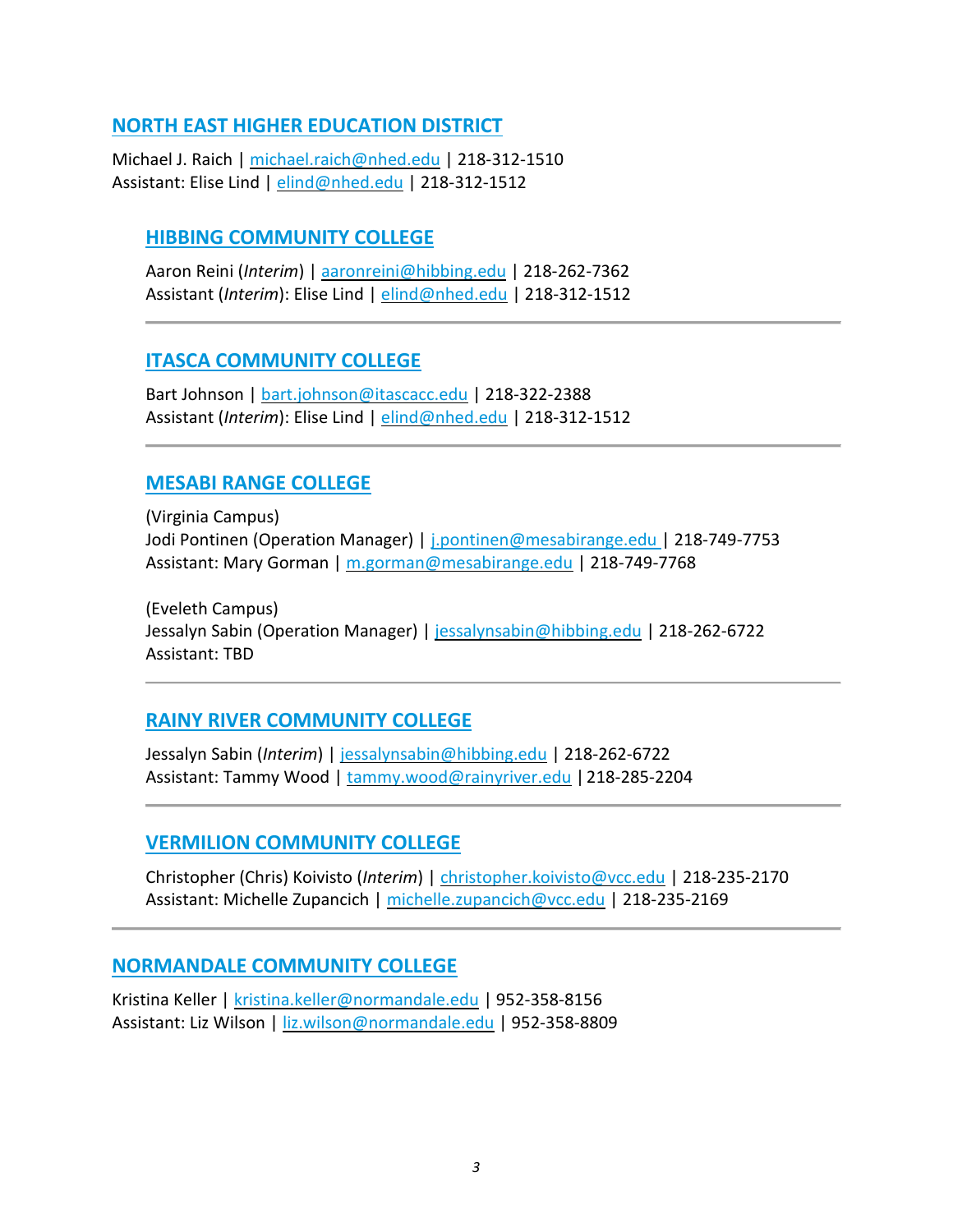## **[NORTH HENNEPIN COMMUNITY COLLEGE](https://www.nhcc.edu/)**

Jesse L. Mason | [jesse.mason@nhcc.edu](mailto:jesse.mason@nhcc.edu) | 763-424-0712 Assistant: Christine Mork | [christine.mork@nhcc.edu](mailto:christine.mork@nhcc.edu) | 763-424-0863

### **[NORTHLAND COMMUNITY & TECHNICAL COLLEGE](http://www.northlandcollege.edu/)**

Brian Huschle | [brian.huschle@northlandcollege.edu](mailto:brian.huschle@northlandcollege.edu) | 218-793-2592 Assistant: Julie Fenning | [julie.fenning@northlandcollege.edu](mailto:julie.fenning@northlandcollege.edu) | 218-793-2463

#### **[NORTHWEST TECHNICAL COLLEGE](https://www.ntcmn.edu/)**

Darrin Strosahl | [darrin.strosahl@ntcmn.edu](mailto:darrin.strosahl@ntcmn.edu) | 218-333-6613 Assistant: Doreen Kuhrke | [doreen.kuhrke@ntcmn.edu](mailto:doreen.kuhrke@ntcmn.edu) | 218-333-6611

## **[PINE TECHNICAL & COMMUNITY COLLEGE](https://www.pine.edu/)**

Denine Rood | [denine.rood@pine.edu](mailto:denine.rood@pine.edu) | 320-629-5126 Assistant: Sarah Chlebeck | [sarah.chlebeck@pine.edu |](mailto:sarah.chlebeck@pine.edu) 320-629-5131

#### **[RIDGEWATER COLLEGE](https://www.ridgewater.edu/)**

Mike Kutzke | [mike.kutzke@ridgewater.edu](mailto:mike.kutzke@ridgewater.edu) | 320-222-5203 Assistant: Lisa Setrum | [lisa.setrum@ridgewater.edu](mailto:lisa.setrum@ridgewater.edu) | 320-222-7607

### **[RIVERLAND COMMUNITY COLLEGE](https://www.riverland.edu/)**

Barbara Embacher | [barbara.embacher@riverland.edu](mailto:barbara.embacher@riverland.edu) | 507-433-0659 Assistant: Laura Hardy | [laura.hardy@riverland.edu](mailto:laura.hardy@riverland.edu) | 507-433-0825

### **[ROCHESTER COMMUNITY AND TECHNICAL COLLEGE](https://www.rctc.edu/)**

Michelle Pyfferoen | [michelle.pyfferoen@rctc.edu](mailto:michelle.pyfferoen@rctc.edu) | 507-285-7256 Assistant: Beth Torgerud | [beth.torgerud@rctc.edu](mailto:beth.torgerud@rctc.edu) | 507-285-7292

### **[SAINT PAUL COLLEGE](https://www.saintpaul.edu/)**

Greg Rathert (*Interim*) | [greg.rathert@saintpaul.edu |](mailto:greg.rathert@saintpaul.edu) 651-846-1514 Assistant: Brenda McNamara | [brenda.mcnamara@saintpaul.edu](mailto:brenda.mcnamara@saintpaul.edu) | 651-403-4460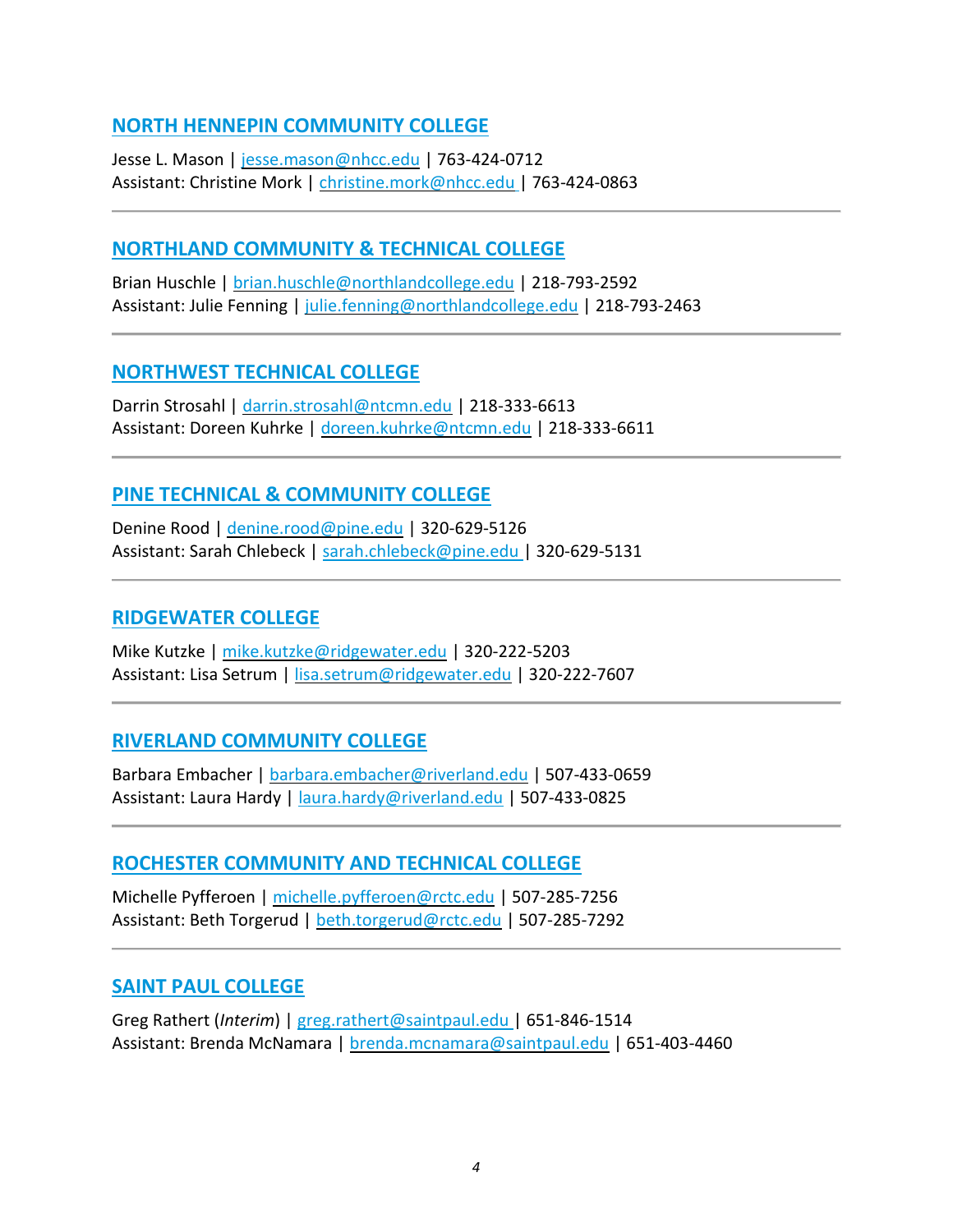## **[SOUTH CENTRAL COLLEGE](https://southcentral.edu/)**

Jennifer Fager [| jennifer.fager@southcentral.edu](mailto:jennifer.fager@southcentral.edu) | 507-389-7246 Assistant: Lisa Furan | [lisa.furan@southcentral.edu |](mailto:lisa.furan@southcentral.edu) 507-389-7210

### **[ST. CLOUD TECHNICAL & COMMUNITY COLLEGE](https://www.sctcc.edu/)**

Emmanuel Awuah [| emmanuel.awuah@sctcc.edu](mailto:emmanuel.awuah@sctcc.edu) | 320-308-5030 Assistant: Donna DeCarlo-Palm | [donna.decarlo-palm@sctcc.edu](mailto:donna.decarlo-palm@sctcc.edu) | 320-308-5994

# **UNIVERSITIES**

#### **[BEMIDJI STATE UNIVERSITY](https://www.bemidjistate.edu/)**

Allen Bedford [| allen.bedford@bemidjistate.edu](mailto:allen.bedford@bemidjistate.edu) | 218-755-3999 Assistant: Sabrina Wille | [sabrina.wille@bemidjistate.edu |](mailto:sabrina.wille@bemidjistate.edu) 218-755-3999

### **[METROPOLITAN STATE UNIVERSITY](https://www.metrostate.edu/)**

Amy Strohmeier Gort | [amy.gort@metrostate.edu](mailto:amy.gort@metrostate.edu) | 651-793-1920 Assistant: Patty McCann | [patty.mccann@metrostate.edu](mailto:patty.mccann@metrostate.edu) | 651-793-1921

### **[MINNESOTA STATE UNIVERSITY, MANKATO](https://mankato.mnsu.edu/)**

Brian Martensen | [brian.martensen@mnsu.edu](mailto:brian.martensen@mnsu.edu) | 507-389-1333 Assistant: Amber Power | [amber.power@mnsu.edu](mailto:amber.power@mnsu.edu) | 507-389-1335

### **[MINNESOTA STATE UNIVERSITY MOORHEAD](https://www.mnstate.edu/)**

Arrick Jackson [| arrick.jackson@mnstate.edu](mailto:arrick.jackson@mnstate.edu) | 218-477-4377 Assistant: Jason Werk | [jason.werk@mnstate.edu |](mailto:jason.werk@mnstate.edu) 218-477-2415

### **[ST. CLOUD STATE UNIVERSITY](https://www.stcloudstate.edu/)**

Daniel Gregory | [ddgregory@stcloudstate.edu](mailto:ddgregory@stcloudstate.edu) | 320-308-3143 Assistant: Linda Bland | [linda.bland@stcloudstate.edu |](mailto:linda.bland@stcloudstate.edu) 320-308-4909

#### **[SOUTHWEST MINNESOTA STATE UNIVERSITY](https://www.smsu.edu/)**

Ross Wastvedt [| ross.wastvedt@smsu.edu](mailto:ross.wastvedt@smsu.edu) | 507-537-6147 Assistant: Chris Anderson | [chris.anderson@smsu.edu](mailto:chris.anderson@smsu.edu) | 507-537-6246